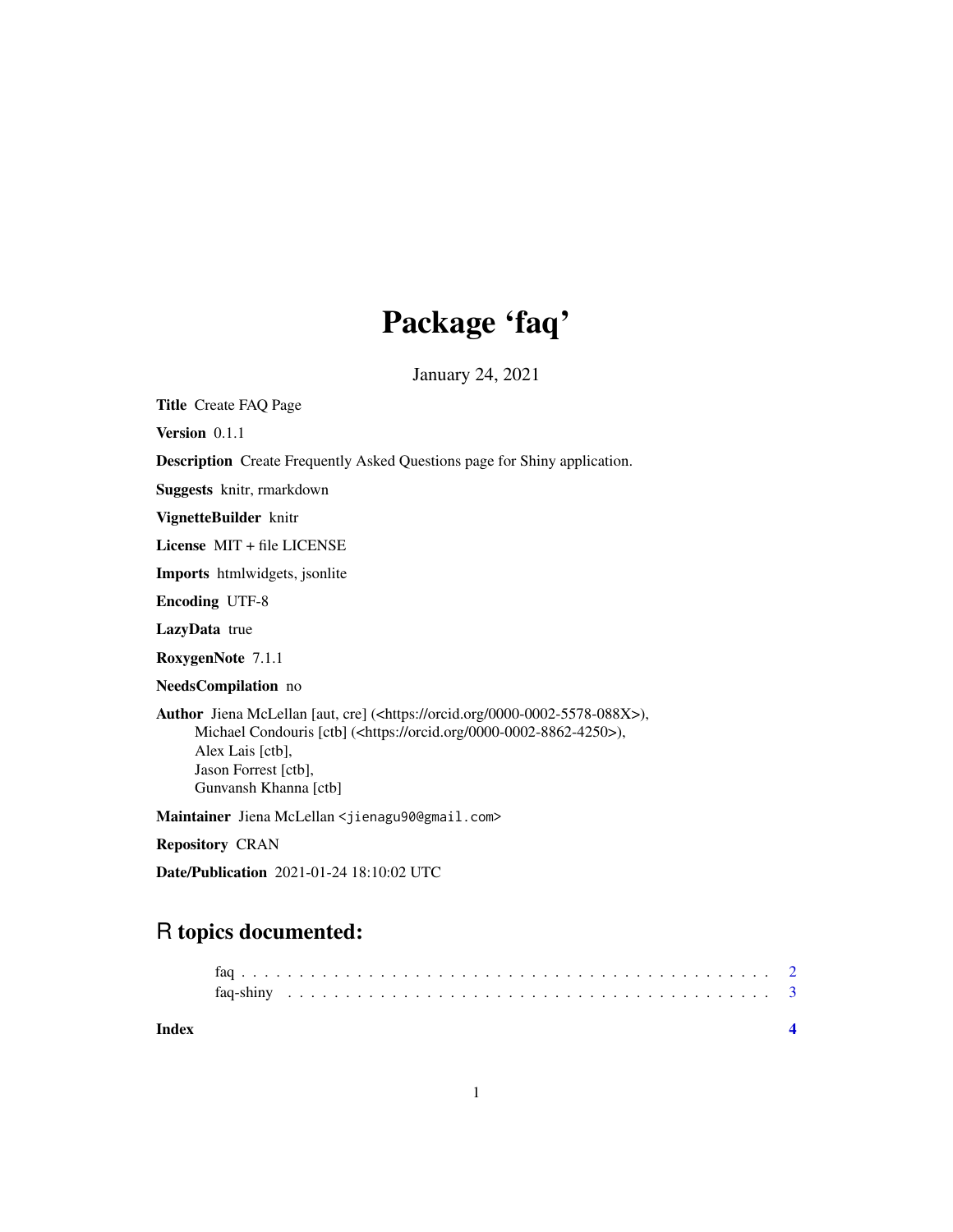<span id="page-1-0"></span>

#### Description

Create FAQ page

#### Usage

```
faq(
  data,
  width = NULL,
 height = NULL,elementId = NULL,faqtitle = "Frequently Asked Questions",
  expand_all_button_text = "+ Expand All",
  collapse_all_button_text = "- Collapse All",
  content_background_color = "white"
\mathcal{L}
```
#### Arguments

| data                     | df with question and answer columns |  |  |  |  |  |  |
|--------------------------|-------------------------------------|--|--|--|--|--|--|
| width                    | width of this widget                |  |  |  |  |  |  |
| height                   | height of this widget               |  |  |  |  |  |  |
| elementId                | ellement ID of this widget          |  |  |  |  |  |  |
| faqtitle                 | title for this widgets              |  |  |  |  |  |  |
| expand_all_button_text   |                                     |  |  |  |  |  |  |
|                          | text on expand all button           |  |  |  |  |  |  |
| collapse_all_button_text |                                     |  |  |  |  |  |  |
|                          | text on collapse all button         |  |  |  |  |  |  |
| content_background_color |                                     |  |  |  |  |  |  |
|                          | background color for answers        |  |  |  |  |  |  |

#### Examples

```
df <- data.frame(
question = c("Question1", "Question2", "Question3"),
answer = c("answer for question1","question2 answer",
           "answer3")
\mathcal{L}faq::faq(data = df, elementId = "faq", faqtitle = "Frequently Asked Questions")
```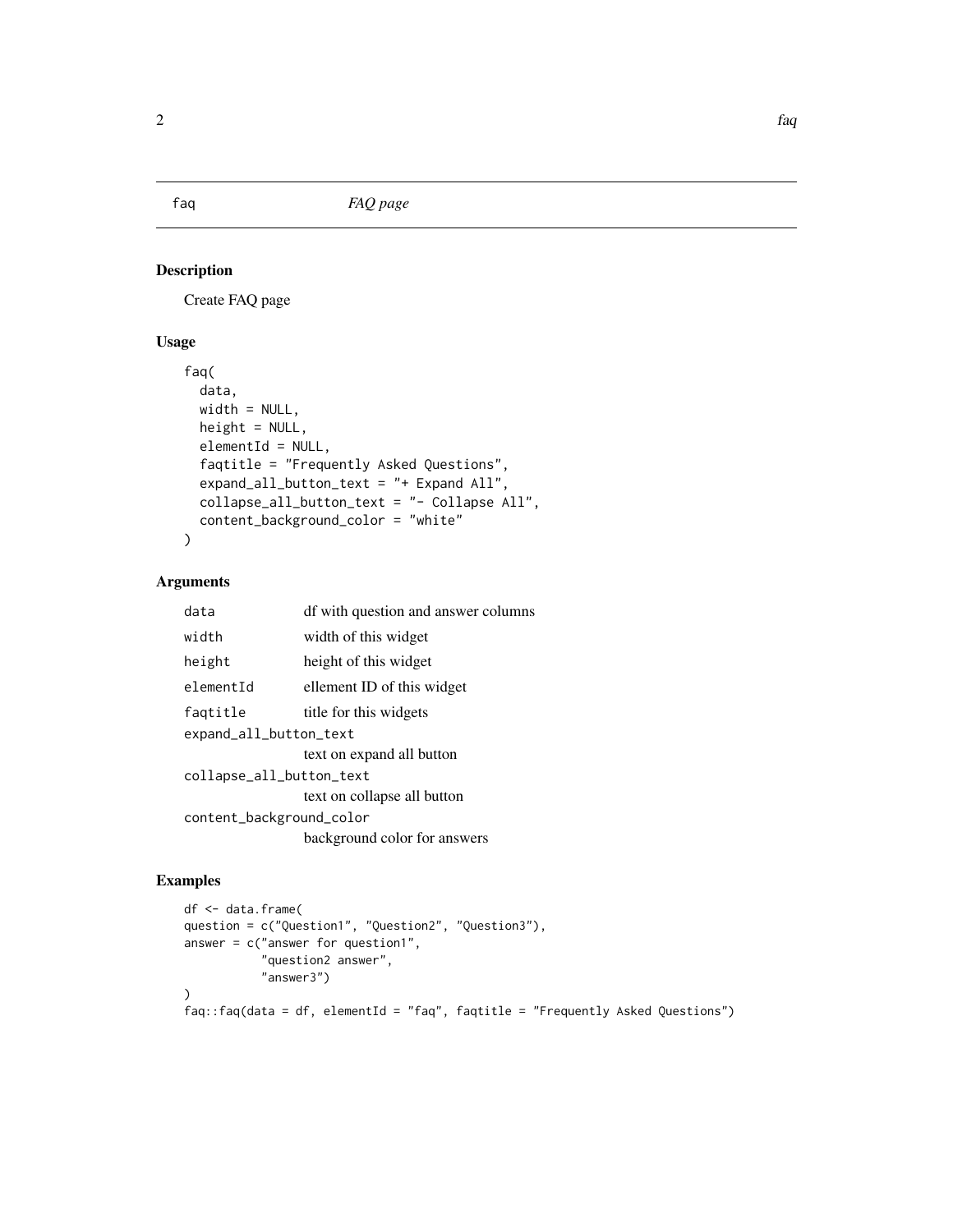<span id="page-2-0"></span>

#### Description

Output and render functions for using faq within Shiny applications and interactive Rmd documents.

#### Usage

```
faqOutput(outputId, width = "100%", height = "100%")
```
renderFaq(expr, env = parent.frame(), quoted = FALSE)

#### Arguments

| outputId | output variable to read from                                                                                         |
|----------|----------------------------------------------------------------------------------------------------------------------|
| width    | width of the widget                                                                                                  |
| height   | height of the widget                                                                                                 |
| expr     | An expression that generates a faq                                                                                   |
| env      | The environment in which to evaluate expr.                                                                           |
| quoted   | Is expr a quoted expression (with $\eta$ uote())? This is useful if you want to save<br>an expression in a variable. |